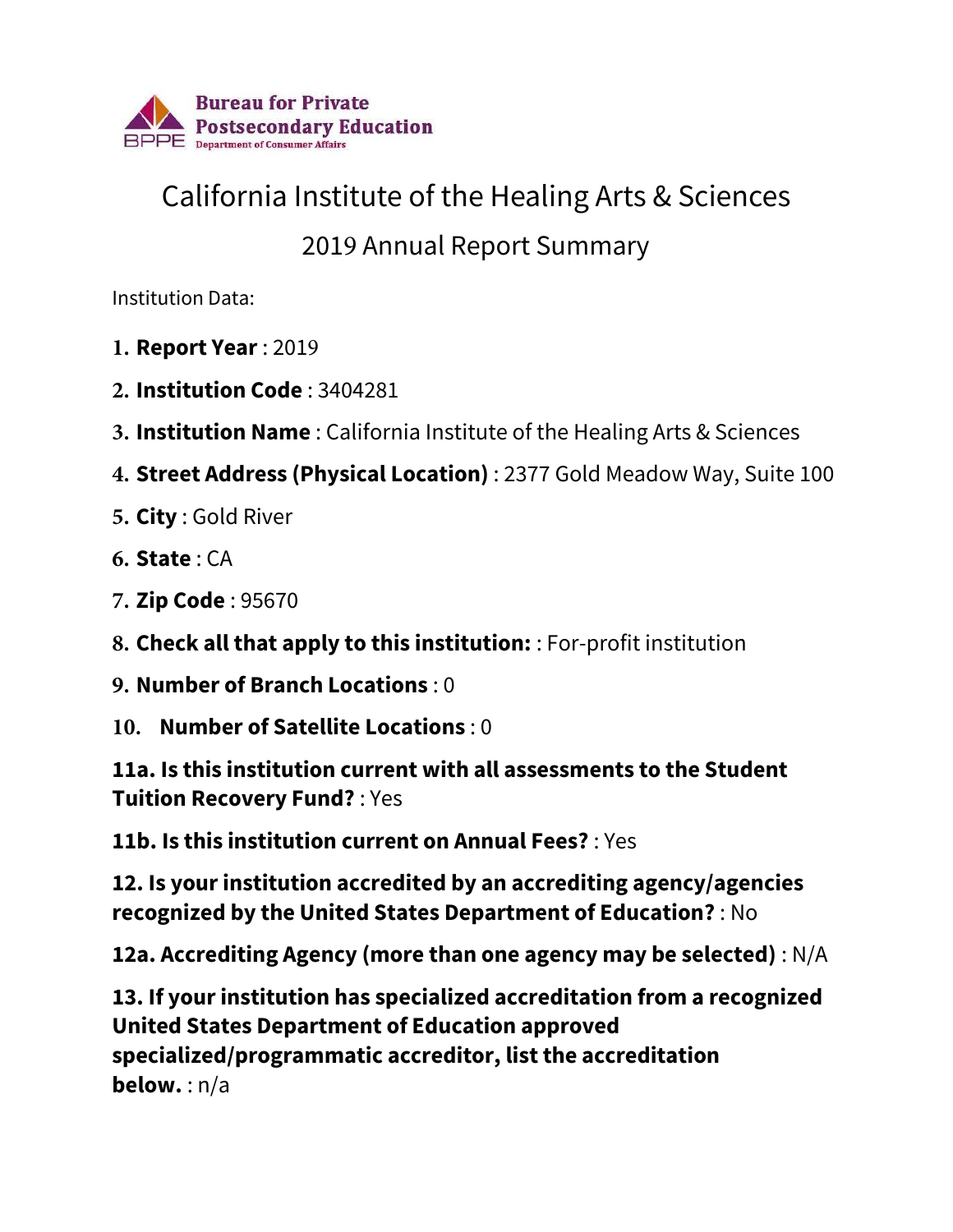**14. Has any accreditation agency taken any final disciplinary action against this institution?** : No

**15. Does your institution participate in federal financial aid programs under Title IV of the Federal Higher Education Act?** : No

**15a. What is the total amount of Title IV funds received by your institution in this Reporting Year?** : N/A

**16. Does your institution participate in veterans' financial aid education programs?** : No

**16a. What is the total amount of veterans' financial aid funds received by your institution in this Reporting Year?** : N/A

**17. Does your institution participate in the Cal Grant program?** : No

**17a. What is the total amount of Cal Grant Funds received by your institution in this Reporting Year?** : N/A

**18. Is your institution on California`s Eligible Training Provider List (ETPL)?** : Yes

**19. Is your institution receiving funds from the Work Innovation and Opportunity Act (WIOA) Program?** : No

**19a. What is the total amount of WIOA funds received by your institution in this Reporting Year?** : N/A

**20. Does your Institution participate in, or offer any other government or non-government financial aid programs? (i.e., WIC, vocational rehab, private grants/loans, institutional grants/loans)** : Yes

**20a. You indicated "Yes" for #20, please provide the name of the financial aid program below.** : Vocational Rehab

**21. Provide the percentage of institutional income during this Reporting Year that was derived from public funding.** : 10,000

**22. Enter the most recent three-year cohort default rate reported by the U.S. Department of Education for this institution, if applicable.** : 0